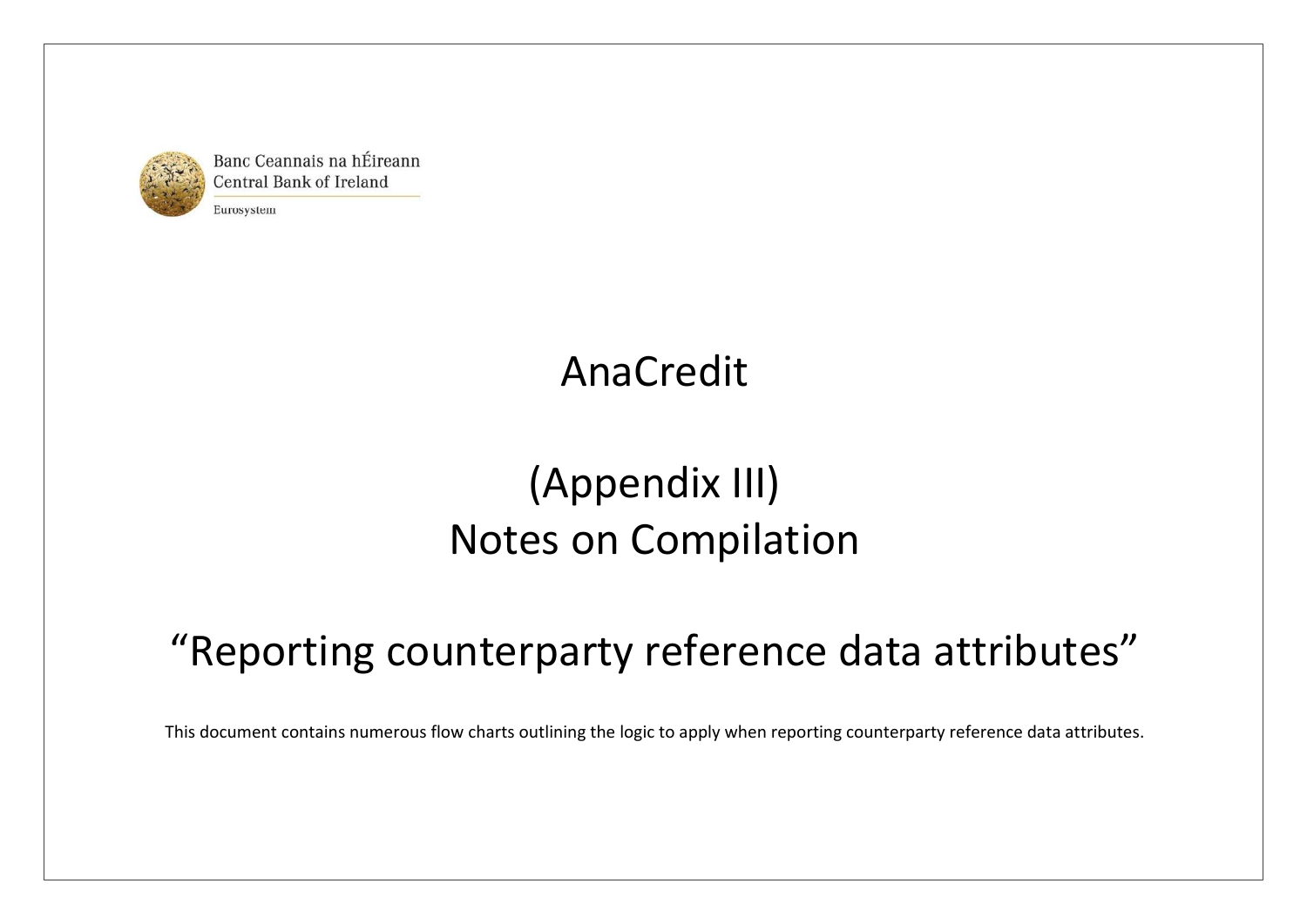## Special reporting values (i.e. NR/NA/NP)



#### **NOTES**

<sup>1</sup> This is a check to calculate the most onerous requirement for the attribute based on the reported residency  $\vert$ of the counterparty [Address: country] and the reported roles assigned to the counterparty (role attributes). The result is that the attribute is either required (R) or not required (X).

<sup>2</sup> If the attribute is not required, then the value "NR" (Not required) may be reported. Note that where the  $\vert$ attribute is not required but a value is reported anyway, this is acceptable so long as the value meets the attribute data specification requirements, otherwise the data specification validation will fail.

<sup>3</sup> If the attribute is required but the value "NR" (Not required) is reported, then the attribute will fail record  $\vert$ validation.

<sup>4</sup> This is a check against the notes on compilation, where guidance is given on the applicability of the attribute.  $\vert$ Certain known cases when an attribute is not applicable are described. If such a case applies then the value "<br>"NA" (Non-applicable) may be reported (in some cases "NA" (Non-applicable) must be reported). There may be other cases not covered in the notes on compilation where an attribute is genuinely not applicable – these will have to be investigated.

<sup>5</sup> If the attribute is not applicable but the attribute value is reported anyway, this may fail record validation  $\vert$ depending on the scenario and the attribute. Some rules are in place to ensure that "NA" (Non-applicable) is reported where required.

 $<sup>6</sup>$  If the attribute is applicable then the value "NA" (Non-applicable) should not be reported.</sup>

<sup>7</sup> The data specification rules will check that the attribute value meets the data specification requirements.  $\Box$ 

 $^8$  If this attribute is both required (based on the residency and roles assigned to the counterparty) and  $\vert$ applicable, but the reporting agent is unable to provide this information, due to unavailability or otherwise, then the value "NP" (Not reported) is to be reported.

 $^9$  Where a value of "NP" (Not reported) is reported the attribute will fail record validation. However, if the CBI  $\vert$ is able to source the attribute information from an alternative source, then the error report will display a warning (as oppose to an error) informing them that they have not met their reporting requirements.

Note that in the case of attributes with the format 'Date', the following dummy date values are to be used to represent the special values:

- "9999-01-01" to represent 'Not required';
- "8888-01-01" to represent 'Non-applicable';
- "7777-01-01" to represent 'Not reported'.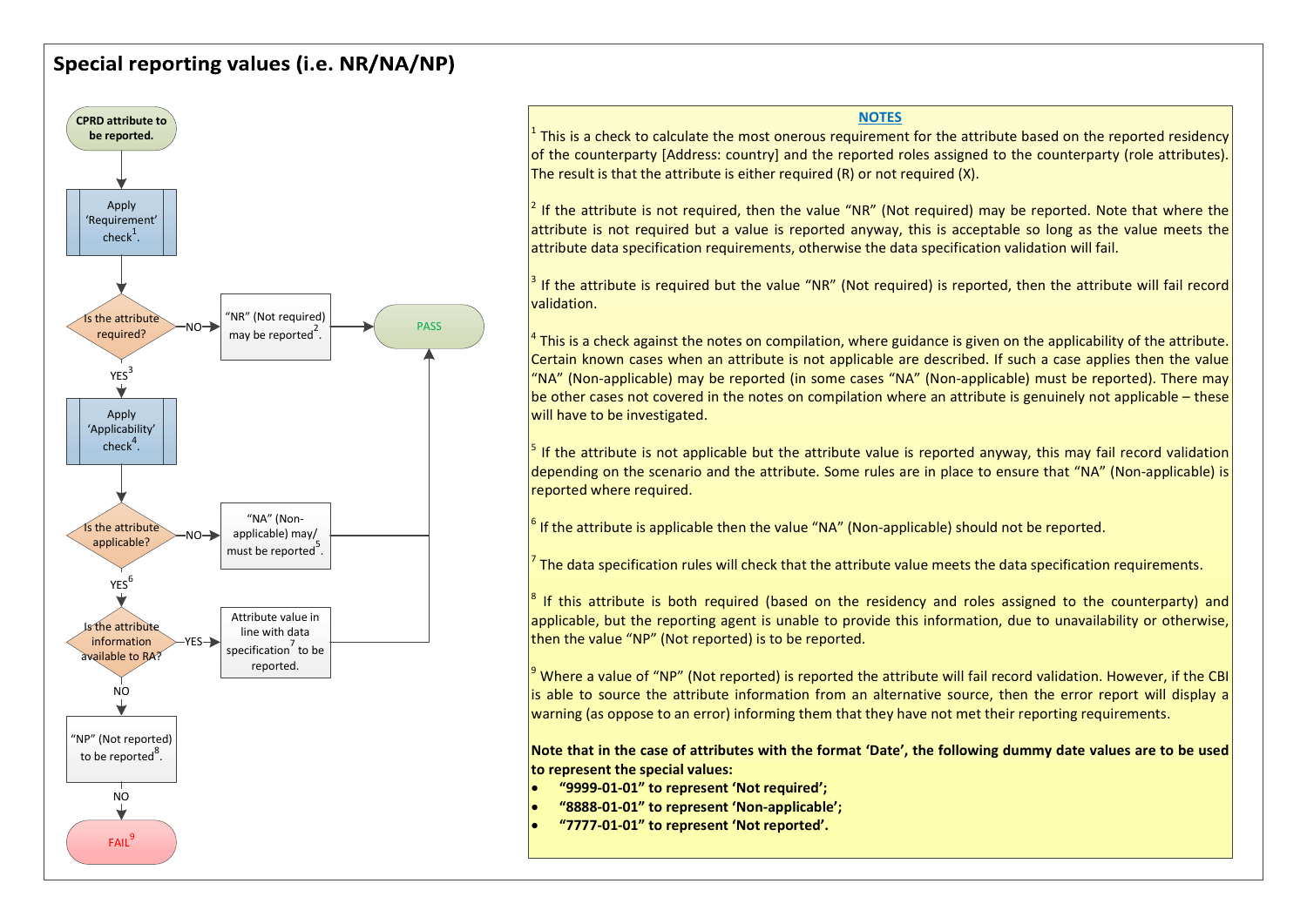# Reporting for the attribute [Head office undertaking identifier]



**SCENARIOS** 

 $(1)$  The counterparty is a non-resident debtor. The value 'NR' (Not required) is reported in the attribute [Head office undertaking identifier].

(2) The counterparty is resident and is a protection provider – the counterparty is not a debtor (post September 2018). The value 'NR' (Not required) is reported in the attribute [Head office undertaking identifier].

 $(3)$  The counterparty is a resident debtor, which is a foreign branch or special fund. The counterparty identifier of the head office undertaking (representing the legal entity) is reported in the attribute [Head office undertaking identifier].

A separate counterparty record is required for the head office undertaking. In this record, the counterparty identifier of the head office undertaking is repeated in the attribute [Head office undertaking identifier], (note 'NR' (Not required) may also be reported in this case).

(4) The counterparty is a resident debtor, which is a head office undertaking (representing the legal entity). The counterparty identifier is repeated in the attribute [Head office undertaking identifier], (note 'NR' (Not required) may also be reported in this case).

 The attribute [Head office undertaking identifier] is Not required for counterparties that are not resident in a reporting Member State. For counterparties that are resident, the attribute [Head office undertaking identifier] is Required for counterparties where the role '5. Debtor -At least one instrument originated at or after 1 September 2018' applies. This attribute is Not required for all other roles.

See rule CPR019:

"Checks if the attribute [Head office undertaking identifier] is required based on:

• the residency of the counterparty; and

• the roles applied to the counterparty."

<sup>2</sup> This is the counterparty record for a non-resident counterparty or a counterparty where the  $\vert$ role debtor (post September 2018) does not apply. A separate counterparty record is not FB/SF The straight state of the head office undertaking.

In this case, the information on the head office undertaking is not required and the value 'NR' (Not required) is acceptable. Rule CPR019 also allows for the reporting agent to report the [Head office undertaking identifier] if available, even when it is not required.

 $^3$  This is the counterparty record for a resident debtor (post September 2018), which is a foreign  $\vert$ branch or special fund. A separate counterparty record is required for the head office undertaking.

#### See rule CPR006:

 $\blacksquare$  END  $\blacksquare$  END  $\blacksquare$   $\blacksquare$   $\blacksquare$   $\blacksquare$   $\blacksquare$   $\blacksquare$   $\blacksquare$   $\blacksquare$   $\blacksquare$   $\blacksquare$   $\blacksquare$   $\blacksquare$   $\blacksquare$   $\blacksquare$   $\blacksquare$   $\blacksquare$   $\blacksquare$   $\blacksquare$   $\blacksquare$   $\blacksquare$   $\blacksquare$   $\blacksquare$   $\blacksquare$   $\blacksquare$   $\blacksquare$   $\blacksquare$   $\blacksquare$   $\blacksquare$   $\bl$ record exists for the counterparty's head office undertaking."

In this case, the [Counterparty identifier] of the head office undertaking is reported in the [Head office undertaking identifier]. Note that the [Counterparty identifier] and the [Head office undertaking identifier] are distinct. Additionally, the value reported for the attribute [Role: 7. Head office undertaking] is {'false'}.

### See rule CPR082:

"Checks that if the counterparty is a resident foreign branch or special fund, then the value reported for the attribute [Role: 7. Head office undertaking] is {'false'}."

 $^4$  This is the counterparty record for a resident debtor (post September 2018), which is itself the  $\vert$ head office undertaking. A separate counterparty record is not required as the head office undertaking coincides with the debtor.

In this case, it is recommended that the [Counterparty identifier] is repeated in the [Head office undertaking identifier], however, if this is too burdensome reporting agents may report 'NR' (Not required). Additionally, the value reported for the attribute [Role: 7. Head office undertaking] is {'true'}.

## See rule CPR081:

"Checks that if the counterparty is a resident head office undertaking, then the value reported for the attribute [Role: 7. Head office undertaking] is {'true'}."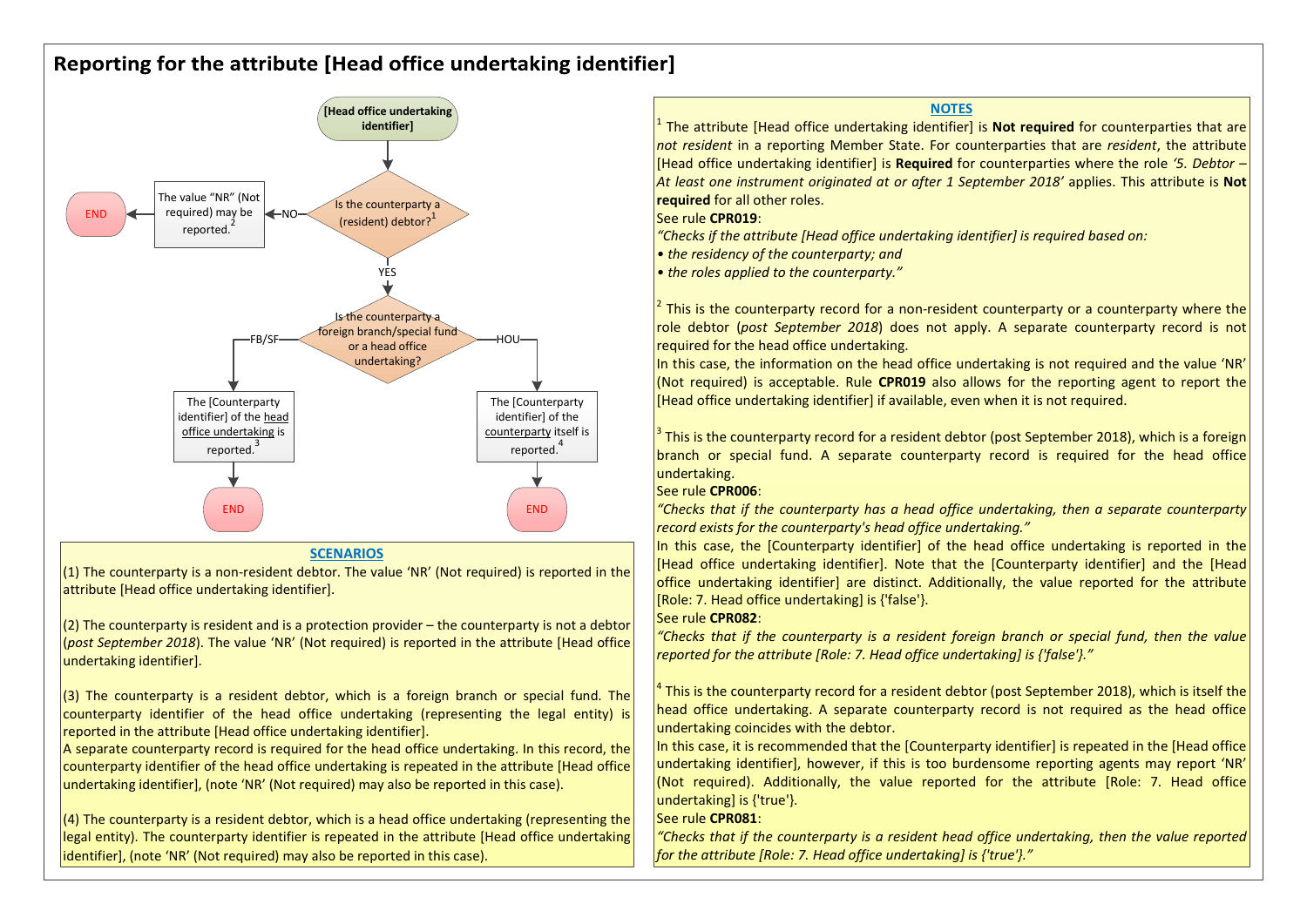## Reporting for the attribute [Immediate parent undertaking identifier]



#### **SCENARIOS**

 $(1)$  The counterparty is a non-resident debtor. The value "NR" (Not required) is reported in the attribute [Immediate undertaking identifier].

 $(2)$  The counterparty is resident and is a reporting agent, observed agent, creditor, servicer and originator – the counterparty debtor (post September 2018). The value "NR" (Not required) is reported in the attribute [Immediate parent undertaking identifier].

(3) The counterparty is a resident debtor, which is a foreign branch or special fund. The value "NR" (Not required) is reported attribute [Immediate parent undertaking identifier].

 $\vert$  A separate counterparty record is required for the head office undertaking, which has no immediate parent undertaking.  $r$ ecord, the counterparty identifier is repeated in the attribute [Immediate parent undertaking identifier].

 $(4)$  The counterparty is a resident debtor, which is a head office undertaking (representing the legal entity). The counterparty immediate parent undertaking. The counterparty identifier of the immediate parent is reported in the attribute [Immediate parent] undertaking identifier].

A separate counterparty record is required for the immediate parent undertaking. In this record, the value "NR" (Not required) is reported in the attribute [Immediate parent undertaking identifier].

| [Immediate parent                                                                                             | <b>NOTES</b>                                                                                                                         |
|---------------------------------------------------------------------------------------------------------------|--------------------------------------------------------------------------------------------------------------------------------------|
| undertaking identifier]                                                                                       | <sup>1</sup> The attribute [Immediate parent undertaking identifier] is <b>Not required</b> for counterparties that are not resident |
|                                                                                                               | in a reporting Member State. For counterparties that are resident, the attribute [Immediate parent undertaking                       |
|                                                                                                               | identifier] is Required for counterparties where the role '5. Debtor $-$ At least one instrument originated at or                    |
| Is the counterparty a                                                                                         | after 1 September 2018' applies. This attribute is <b>Not required</b> for all other roles.                                          |
| alue "NR" (Not                                                                                                |                                                                                                                                      |
| (resident) debtor or<br>uired) may be<br>$\leftarrow$ NO-                                                     | Note that the concept of immediate parent undertaking relates only to legal entities. In the case where the                          |
| head office undertaking<br>reported. <sup>3</sup>                                                             | counterparty is a resident debtor (post September 2018), which is a foreign branch (or special fund), the                            |
| of a debtor <sup>2</sup> ?                                                                                    | information on the immediate parent undertaking is required, however, it should be reported in the                                   |
|                                                                                                               | counterparty record of the head office undertaking of the debtor (i.e. the legal entity) and not in the record of                    |
| YES                                                                                                           | the debtor that is the foreign branch (or special fund). In the counterparty record of the debtor that is the                        |
|                                                                                                               | foreign branch (or special fund), the value "NR" (Not required) should be reported.                                                  |
|                                                                                                               | See rule CPR020:                                                                                                                     |
| Is the counterparty a                                                                                         | "Checks if the attribute [Immediate parent undertaking identifier] is required based on:                                             |
| foreign branch/special fund<br>FB/SF<br>HOU                                                                   | • the residency of the counterparty;                                                                                                 |
| or a head office                                                                                              | • the roles applied to the counterparty; and                                                                                         |
| undertaking?                                                                                                  | • whether or not the counterparty is a foreign branch or special fund."                                                              |
| Does the head office<br>alue "NR" (Not                                                                        |                                                                                                                                      |
| undertaking have an<br>equired) is                                                                            | This is the counterparty record for a non-resident counterparty or a counterparty where the role debtor (post                        |
| immediate parent<br>reported. <sup>4</sup>                                                                    | September 2018) or head office undertaking of a debtor (post September 2018) does not apply. A separate                              |
| undertaking?                                                                                                  | counterparty record is not required for the immediate parent undertaking.                                                            |
|                                                                                                               | In this case, the information on the immediate parent undertaking is not required and the value "NR" (Not                            |
| YES                                                                                                           | required) is acceptable. Rule CPR020 also allows for the reporting agent to report the [Immediate parent                             |
|                                                                                                               | undertaking identifier] if available, even when it is not required.                                                                  |
| <b>END</b><br>The [Counterparty<br>The [Counterparty                                                          |                                                                                                                                      |
| identifier] of the<br>identifier] of the                                                                      | This is the counterparty record for a resident debtor (post September 2018), which is a foreign branch (or                           |
| counterparty itself is<br>immediate parent                                                                    | special fund). If the head office undertaking of the foreign branch (or special fund) has an immediate parent                        |
| reported. <sup>5</sup><br>undertaking is reported. <sup>b</sup>                                               | undertaking, then a separate record is required for the immediate parent undertaking.                                                |
|                                                                                                               | In this case, the value "NR" (Not required) is reported. Note that the information on the immediate parent                           |
|                                                                                                               | undertaking is required but it is to be reported in the counterparty record of the head office undertaking of the                    |
|                                                                                                               | foreign branch (or special fund).                                                                                                    |
| <b>END</b><br><b>END</b>                                                                                      |                                                                                                                                      |
|                                                                                                               | This is the counterparty record for a resident debtor, which is itself the head office undertaking with no                           |
|                                                                                                               | immediate parent undertaking, or a resident head office undertaking of a debtor with no immediate parent                             |
| <b>SCENARIOS</b>                                                                                              | undertaking. A separate counterparty record is not required for the immediate parent undertaking as none exists.                     |
| non-resident debtor. The value "NR" (Not required) is reported in the attribute [Immediate parent             | In this case, the [Counterparty identifier] is repeated in the [Immediate parent undertaking identifier].                            |
|                                                                                                               |                                                                                                                                      |
|                                                                                                               | $6$ This is the counterparty record for a resident debtor, which is itself the head office undertaking with an                       |
| ident and is a reporting agent, observed agent, creditor, servicer and originator – the counterparty is not a | immediate parent undertaking, or a resident head office undertaking of a debtor with an immediate parent                             |
| 128). The value "NR" (Not required) is reported in the attribute [Immediate parent undertaking identifier].   | undertaking. A separate counterparty record is required for the immediate parent undertaking.<br>See rule CPR007:                    |
| esident debtor, which is a foreign branch or special fund. The value "NR" (Not required) is reported in the   | "Checks that if the counterparty has an immediate parent undertaking, then a separate counterparty record                            |
| nt undertaking identifier].                                                                                   | exists for the counterparty's immediate parent undertaking."                                                                         |
| ecord is required for the head office undertaking, which has no immediate parent undertaking. In this         | In this case, the [Counterparty identifier] of the immediate parent undertaking is reported in the [Immediate]                       |
| dentifier is repeated in the attribute [Immediate parent undertaking identifier].                             | parent undertaking identifier]. The [Counterparty identifier] and the [Immediate parent undertaking identifier]                      |
|                                                                                                               | are distinct.                                                                                                                        |
| esident debtor, which is a head office undertaking (representing the legal entity). The counterparty has an   | Note that on the separate record for the immediate parent undertaking, the value reported for the attribute                          |
| king. The counterparty identifier of the immediate parent is reported in the attribute [Immediate parent]     | [Role: 8. Immediate parent undertaking] is {'true'}.                                                                                 |

See rule CPR088:

"Checks that if the counterparty is a resident Immediate parent undertaking, then the value reported for the attribute [Role: 8. Immediate parent undertaking] is {'true'}."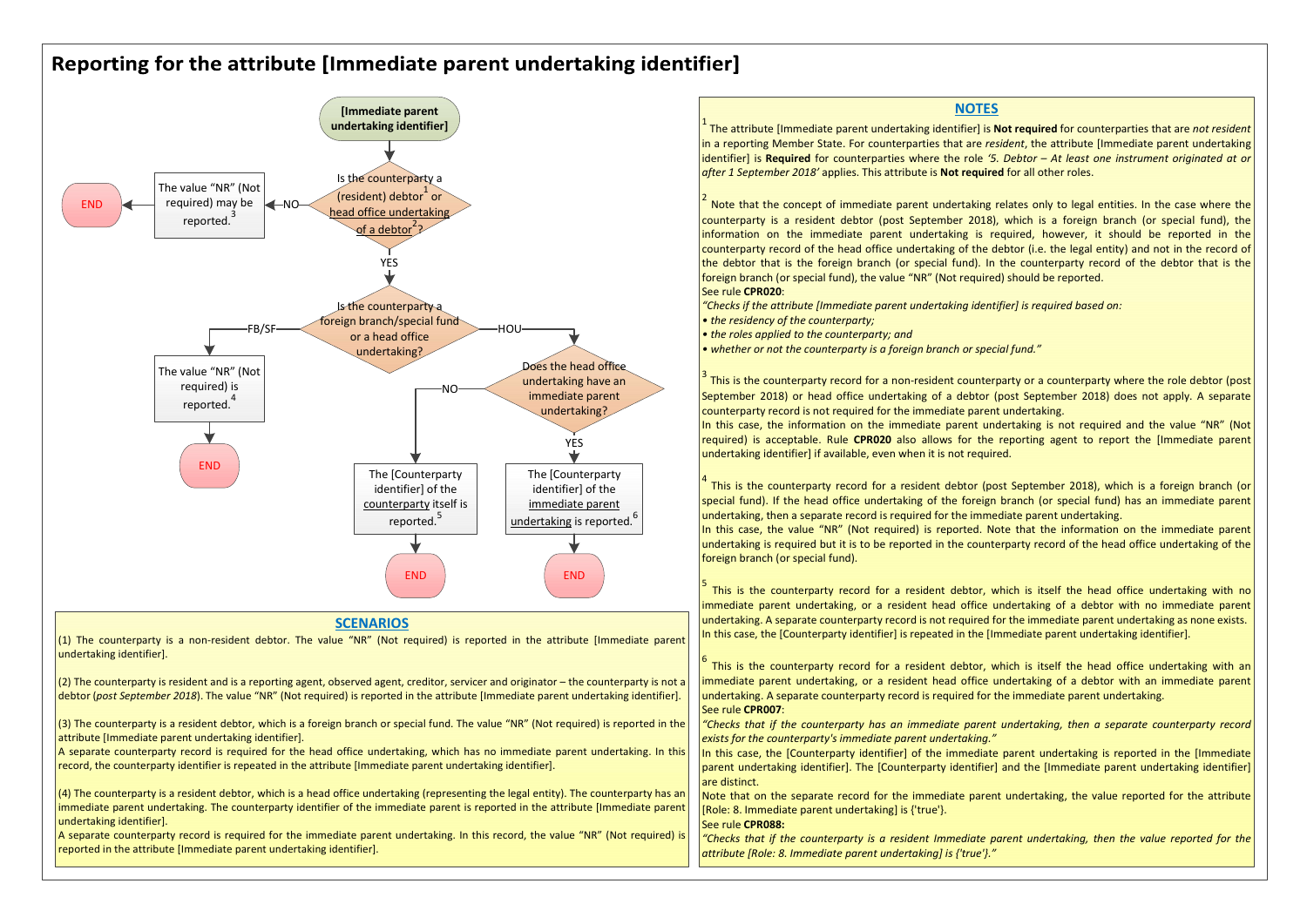## Reporting for the attribute [Ultimate parent undertaking identifier]



#### **SCENARIOS**

(1) The counterparty is a non-resident debtor. The value 'NR' (Not required) is reported in the attribute [Ultimate parent undertaking identifier].

(2) The counterparty is resident and is a reporting agent, observed agent, creditor, servicer and originator – the counterparty is not a debtor (post September 2018). The value "NR" (Not required) is reported in the attribute [Ultimate parent undertaking identifier].

(3) The counterparty is a resident debtor, which is a foreign branch or special fund. The value "NR" (Not required) is reported in the attribute [Ultimate parent undertaking identifier].

A separate counterparty record is required for the head office undertaking, which has no ultimate parent undertaking. In this record, the counterparty identifier is repeated in the attribute [Ultimate parent undertaking identifier].

(4) The counterparty is a resident debtor, which is a head office undertaking (representing the legal entity). The counterparty has an immediate parent undertaking and an ultimate parent undertaking. The counterparty identifier of the ultimate parent is reported in the attribute [Ultimate parent undertaking identifier].

A separate counterparty record is required for both the immediate parent undertaking and ultimate parent undertaking. In both these records, the value "NR" (Not required) is reported in the attribute [Ultimate parent undertaking identifier].



Note that on the separate record for the ultimate parent undertaking, the value reported for the attribute [Role: 9. Ultimate parent undertaking] is {'true'}.

#### See rule CPR089:

"Checks that if the counterparty is a resident ultimate parent undertaking, then the value reported for the attribute [Role: 9. Ultimate parent undertaking] is {'true'}."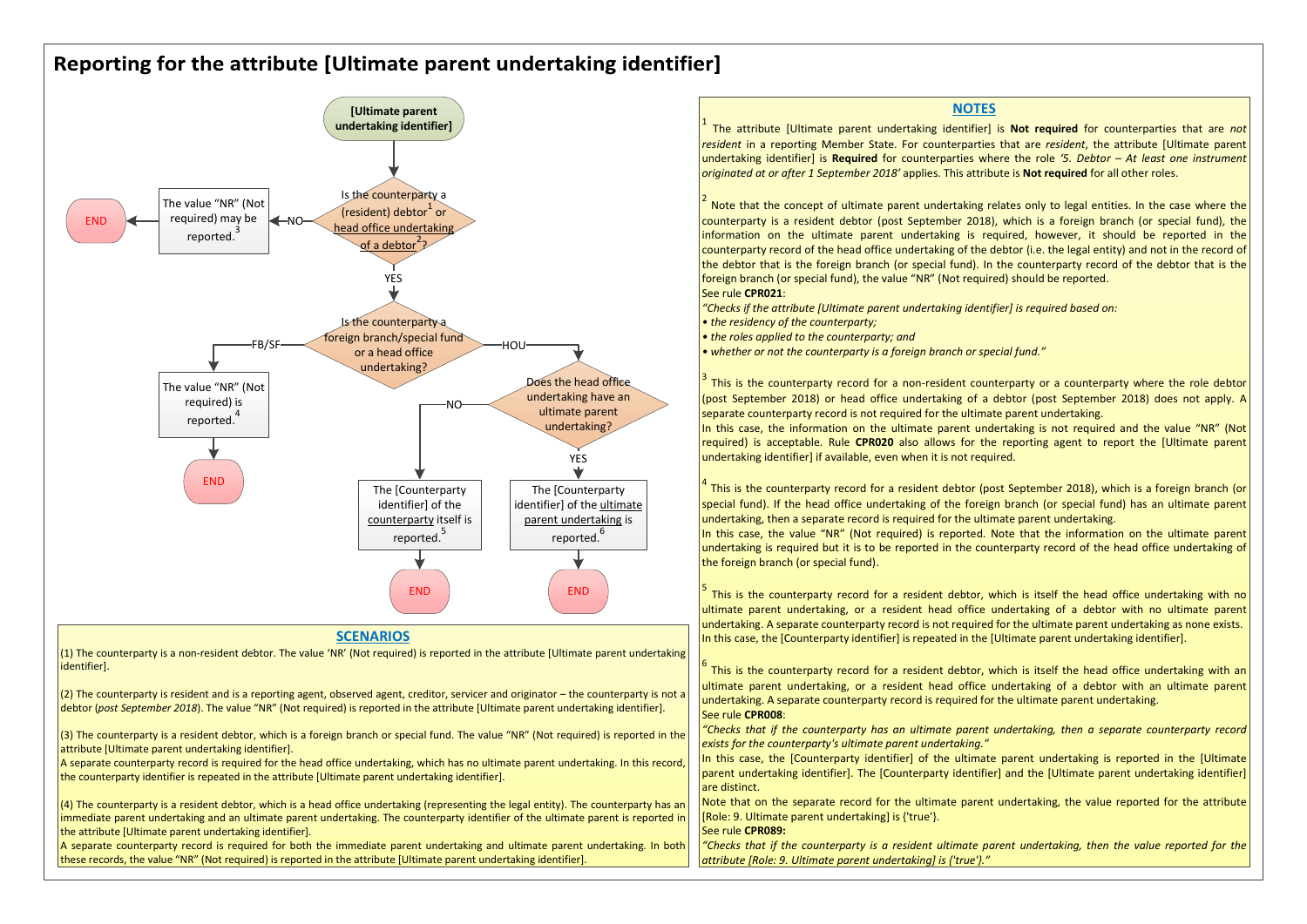# Reporting for the attribute [Address: county / administrative division]



**NOTES** <sup>1</sup> The attribute [Address: county / administrative division] is **Not required** for  $\vert \vert$ counterparties that are not resident in a reporting Member State. For resident counterparties, the attribute [Address: county / administrative division] is **Not required** for counterparties where the only role that applies is 'Role: 11. Servicer'. This attribute is Required for resident counterparties where any other role applies. See rule CPR026: "Checks if the attribute [Address: county / administrative division] is required based on: • the residency of the counterparty: • the roles applied to the counterparty; • the reporting of [Address: postal code] for non-Irish counterparties; and • the reporting of [Address: Irish county] for Irish counterparties." <sup>2</sup> This attribute is generally not applicable to special funds. In the case where  $\|\ \|$ the counterparty is a special fund, the value "NA" (Non-applicable) may be reported. The set of the set of the set of the set of the set of the set of the set of the set of the set of t  $^3$  For Irish counterparties, if the [Address: Irish county] has been reported,  $\Box$ then the value "NR" (Not required) may be reported for the attribute [Address: county / administration division]. See rule CPR026.  $^4$  For non-Irish counterparties, if the [Address: postal code] has been  $\vert$ reported, then the value "NR" (Not required) may be reported for the attribute [Address: county / administration division]. See rule CPR026. No  $\overline{\hspace{1em}}^5$  A country-specific value from the domain list (corresponding to the  $\overline{\hspace{1em}}$ reported [Address: country]) must be reported. See rule CPR095: "Checks that the value reported for the attribute [Address: county /  $\vert$  administration division] is consistent with the value reported for the attribute [Address: country]."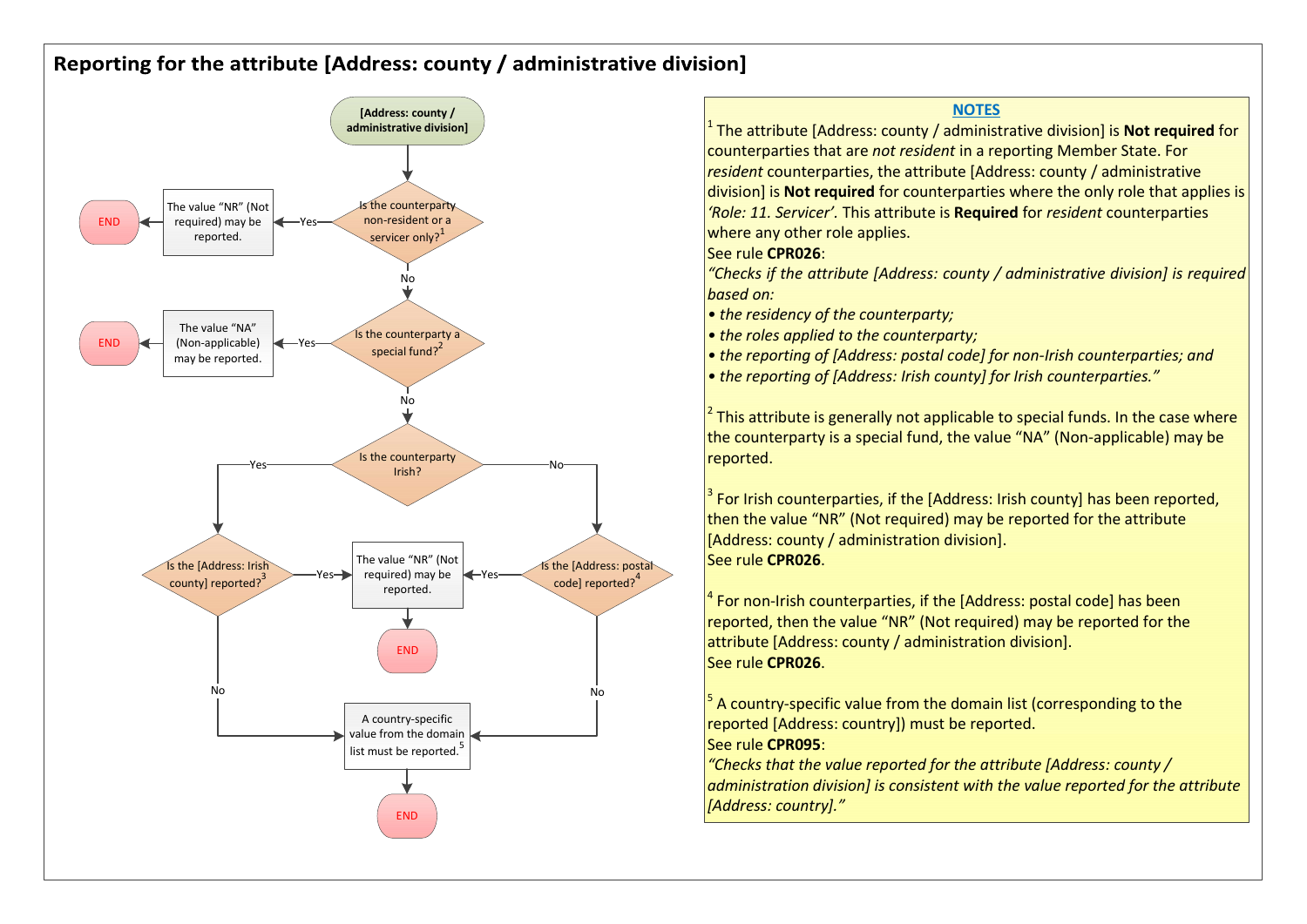# Reporting for the attribute [Non-Irish identifier type]



<sup>1</sup> The attribute [Non-Irish identifier type] is always **Required**, based on the residency of the  $\vert$ counterparty and the roles that apply.

<sup>2</sup> This attribute is not applicable to Irish counterparties. Where the counterparty is Irish, the value<br>"NA" (Non-applicable) <u>must</u> be reported.

"Checks that if the counterparty is Irish, then the [Non-Irish identifier type] is 'NA' (Non-applicable)."

<sup>3</sup> If the counterparty is not Irish, then a value from the domain list (other than "NA" (Non-applicable))  $\vert$ must be reported.

## See rule CPR091:

"Checks that if the counterparty is not Irish, then the [Non-Irish identifier type] is not 'NA' (Non-reported? applicable)."

> <sup>4</sup> For Non-Irish counterparties, if a valid LEI has been reported then the value "NR" (Not required)  $\Box$ may be reported for [Non-Irish identifier type].

## See rule CPR084:

 $\blacksquare$  Checks that if the value reported for the attribute [Non-Irish identifier type] is 'NR' (Not required),  $\blacksquare$ then the value reported for the attribute [Legal entity identifier (LEI)] is not 'NA' (Non-applicable)."  $\frac{1}{2}$  Rule CPR084 also allows for the reporting agent to report the [Non-Irish identifier type], even when a  $\frac{1}{2}$ valid LEI has been reported.

> $^5$  For non-Irish counterparties, if the reported [Address: country] is one of the 26 countries whose  $\begin{array}{|c|} \hline \end{array}$ identifier types are listed on the list of national identifiers (other than IE – see AnaCredit Notes on Compilation for table of such countries), then a country-specific identifier code (prefixed with the relevant ISO-3166 country code) from the domain list must be reported.

END  $\int_{0}^{6}$  For non-Irish counterparties, if the reported [Address: country] is not one of the 26 countries whose identifier types are listed on the list of national identifiers, then a generic identifier code (prefixed with "GEN") from the domain list must be reported (see AnaCredit Notes on Compilation for table of generic identifiers).

## See rule CPR092:

"Checks that the value reported for the attribute [Non-Irish identifier type] is consistent with the value reported for the attribute [Address: country]."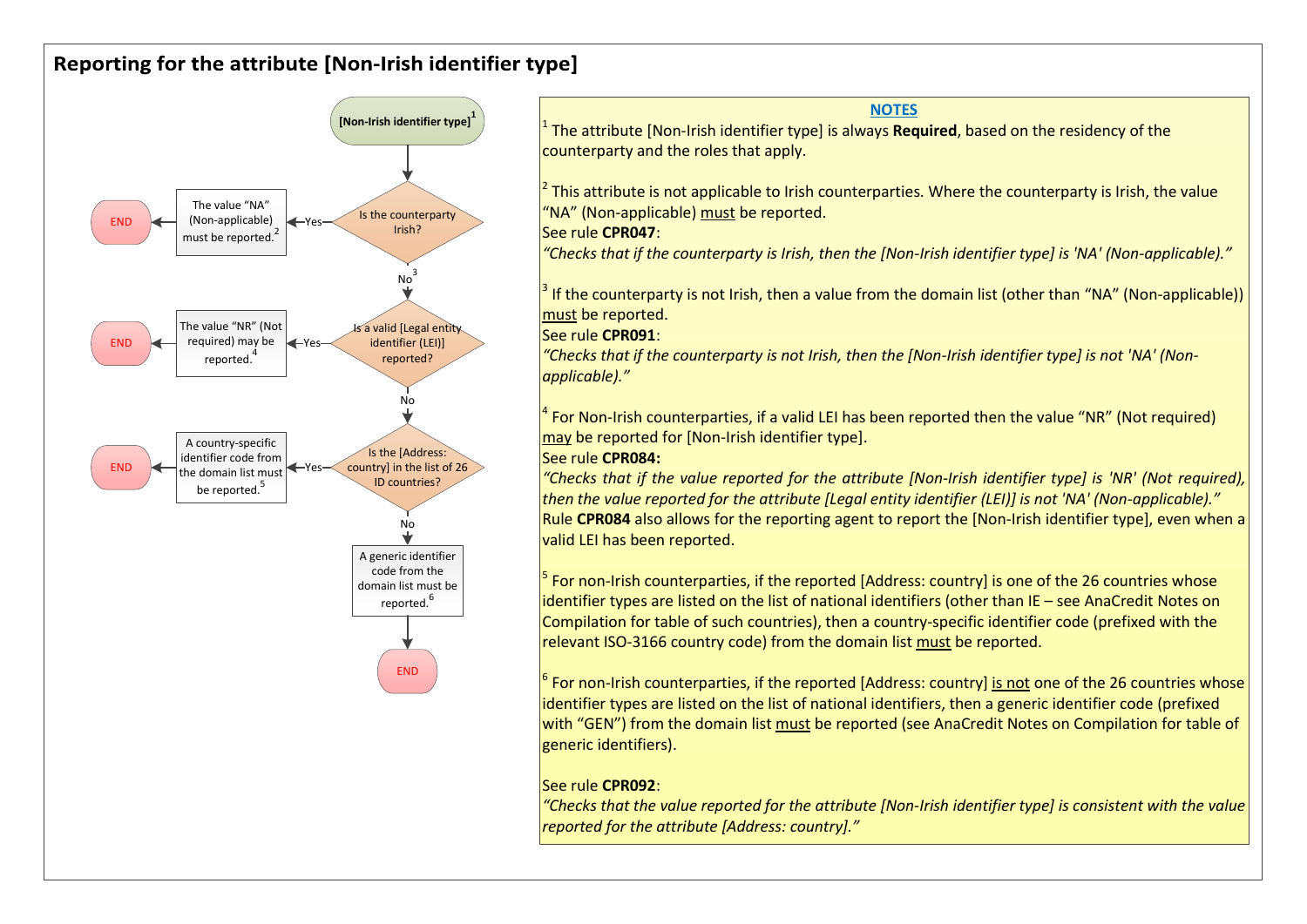## Reporting for the attribute [Identifier free text]



based on the residency of the counterparty and the roles that apply. For the most part, provided that sufficient identifier information has been provided, the value "NA" (Non-applicable) may be reported for this attribute. However, there are a number of scenarios where a short (free text) description must be reported for this attribute.

identifier must be  $\frac{2}{\pi}$  Where the counterparty is Irish and the attribute [Other  $\frac{1}{\pi}$  $\frac{1}{\frac{1}{\sqrt{1-\frac{1}{\sqrt{1-\frac{1}{\sqrt{1-\frac{1}{\sqrt{1-\frac{1}{\sqrt{1-\frac{1}{\sqrt{1-\frac{1}{\sqrt{1-\frac{1}{\sqrt{1-\frac{1}{\sqrt{1-\frac{1}{\sqrt{1-\frac{1}{\sqrt{1-\frac{1}{\sqrt{1-\frac{1}{\sqrt{1-\frac{1}{\sqrt{1-\frac{1}{\sqrt{1-\frac{1}{\sqrt{1-\frac{1}{\sqrt{1-\frac{1}{\sqrt{1-\frac{1}{\sqrt{1-\frac{1}{\sqrt{1-\frac{1}{\sqrt{1-\frac{1}{\sqrt{1-\frac{1}{\sqrt{1-\frac{1}{\sqrt{$ i.e. a value other than "NA" (Non-applicable) is reported,  $\epsilon$ <sub>END</sub>  $\parallel$  **then a brief description of this alternative identifier must be**  $\parallel$ reported.

> <sup>3</sup> Where the counterparty is Irish and the attributes [Legal  $\Box$   $\Box$ entity identifier (LEI)], [CRO identifier], [RIAD identifier], [VAT identifier] and [Other Irish identifier] are all reported with a value of "NA" (Non-applicable), then a brief explanation as to why no identifier is available must be reported.

 $<sup>4</sup>$  Where the counterparty is not Irish and the attribute [Non-</sup> Irish identifier type] is reported as "GEN\_OTHER\_CD" (Other (please specify)) or "BG\_OTHER\_CD" (Other identifier, to be described), then a short (free text) description of the type of code being reported (e.g. "company identification number in the public registry") must be reported.